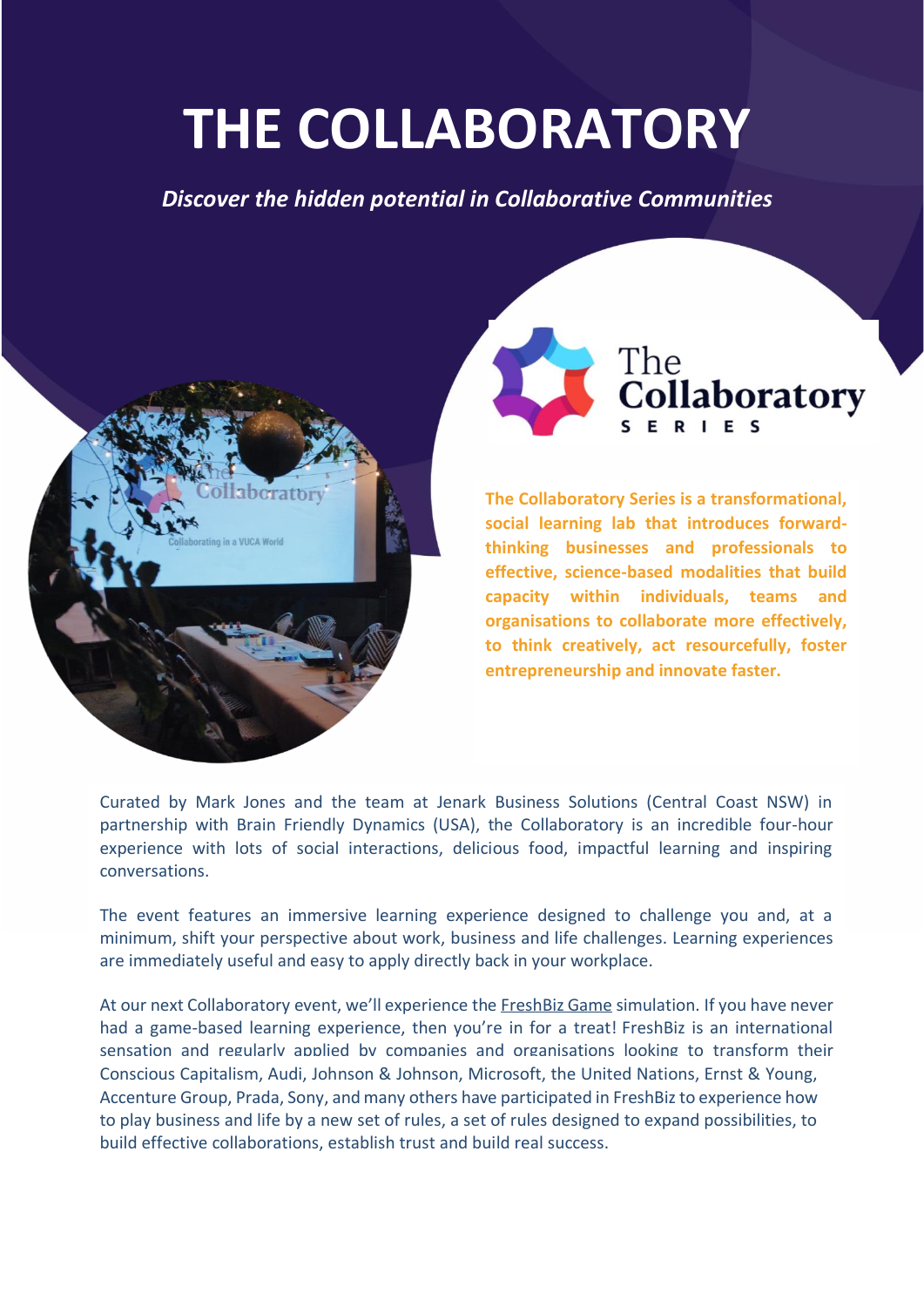#### *Actionable and measurable outcomes from this event include:*

- The application of experiential game theory to unlock the 5 key elements of cocreating a *conscious business ecosystem* in which to live, work and play.
- Create and leverage the collaborative power of high trust relationships.
- Identify the personal and relational blocks that often sabotage collaboration, innovation and business success.
- Learn how to implement 'we-centric' processes to improve team performance.
- Transform from a transactional mindset to a radically collaborative and innovative mindset.
- Build a toolkit of "cutting edge" leadership, team, and stakeholder engagement skills.



#### Difference between Collaborative and Adversarial Workplaces

Research by Kotter and Keskett 2011 Survey of over 700 Fortune 500 Companies

Net Income Improved 755%

more

**Stock Price** Grew 826%

more

Revenue Increased 516%

more

Workforce Expanded 246%

Jenark Business Solutions and its USA based Business Partners at Brain Friendly Dynamics are proud to be in a position to offer this dynamic and unique learning event to entrepreneurs and growth focused

businesses across regional Australia.

## SPONSORS:

Central Coast Industry Connect is proud to be a supporter of this event.